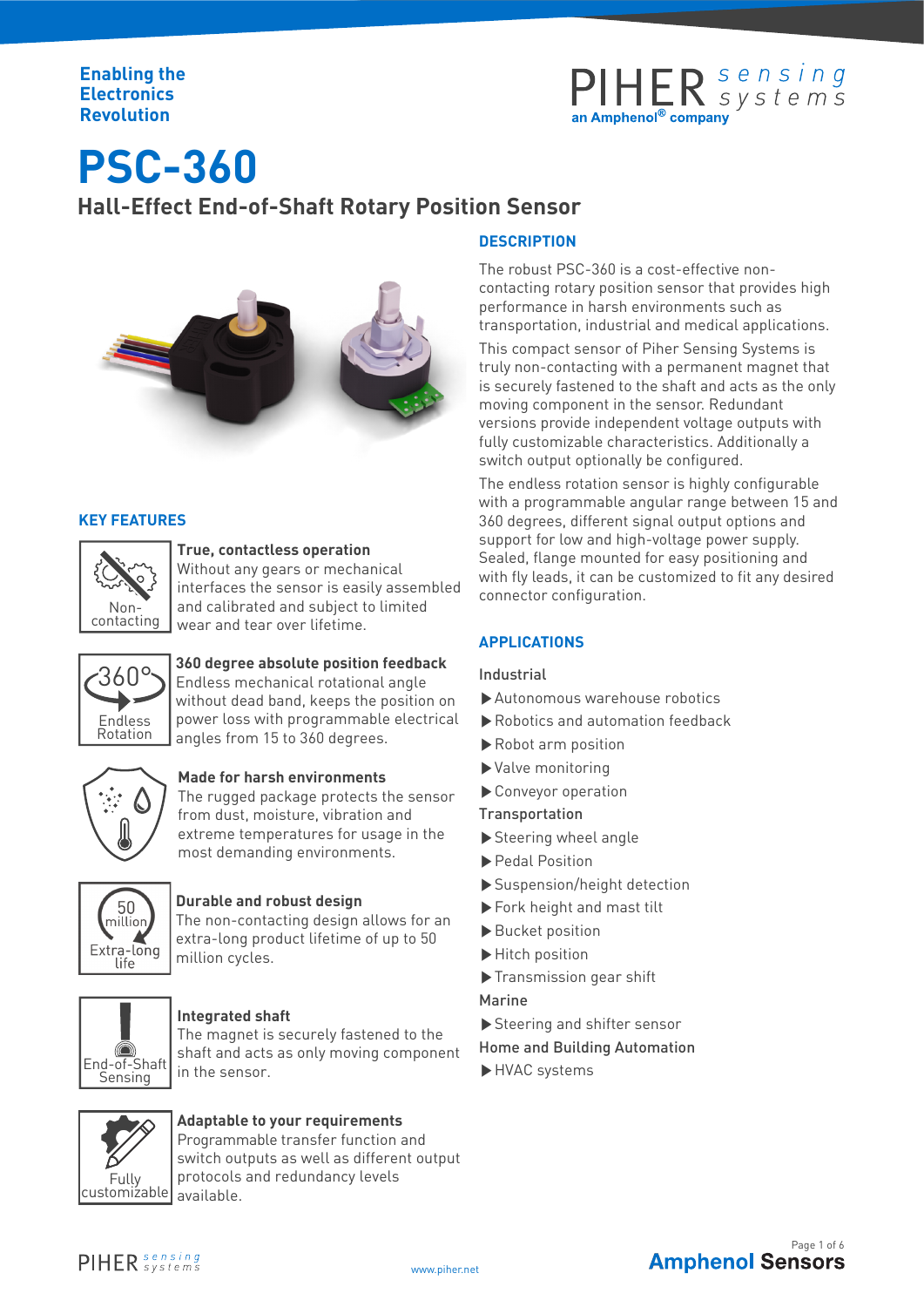## **Hall-Effect End-of-Shaft Rotary Position Sensor**

## **MECHANICAL SPECIFICATIONS** PSC-360 PSC-360U Rotational life Value 10 and 20 and 20 and 20 and 20 and 20 and 20 and 20 and 20 and 20 and 20 and 20 and 20 and 20 and 20 and 20 and 20 and 20 and 20 and 20 and 20 and 20 and 20 and 20 and 20 and 20 and 20 and 20 and 20 a Mechanical range  $\begin{vmatrix} 360^\circ \end{vmatrix}$  360° (endless rotation) Shaft diameter 6.35mm 6,35mm 6,35mm 6,35mm 6,35mm 6,35mm 6,35mm 6,35mm 6,35mm 6,35mm 6,35mm 6,35mm 6,35mm 6,35

### **ELECTRICAL SPECIFICATIONS**

|                                                       | <b>PSC-360</b>                                                                       | <b>PSC-360U</b>                                                         |
|-------------------------------------------------------|--------------------------------------------------------------------------------------|-------------------------------------------------------------------------|
| Linearity <sup>1</sup>                                | $±1\%$ absolute ( $±0.5\%$ on request)                                               |                                                                         |
| Electrical angular range                              | Programmable from 15° to 360°                                                        |                                                                         |
| Output protocols                                      | Analog (Ratiometric), PWM<br>Serial Protocol (SPI) upon request<br>SENT upon request | Analog (Ratiometric), PWM<br>Serial Protocol (SPI)<br>SENT upon request |
| Output                                                | Simple<br>Redundant<br>Full-redundant                                                |                                                                         |
| Switch output                                         | On request                                                                           | Programmable                                                            |
| Analog, PWM<br>Resolution<br><b>SPI</b>               | Up to 12 bit<br>n/a                                                                  | Up to 12 bit<br>Up to 14 bit                                            |
| Supply voltage <sup>2</sup>                           | $5V \pm 10\%$<br>7V to 15V                                                           | $5V \pm 10\%$<br>$12V \pm 10\%$<br>$15V \pm 10\%$                       |
| Single version<br>Supply current<br>Redundant version | Typ 8.5 mA<br>Typ 17 mA                                                              |                                                                         |
| Voltage protection                                    | ±10V                                                                                 |                                                                         |
| Self-diagnostic features                              | yes                                                                                  |                                                                         |

<sup>1</sup> Ferromagnetic materials close to the sensor (i.e. shaft, mounting surface) may affect the sensor's linearity. <sup>2</sup> Voltages up to 25V possible on request.

### **ENVIRONMENTAL SPECIFICATIONS**

| Operating and storage temperature <sup>1</sup> | -40° to +125°C               |
|------------------------------------------------|------------------------------|
| Shock                                          | 50 <sub>q</sub>              |
| Vibration                                      | 5-2000 Hz; 20g; Amax 0,75 mm |

<sup>1</sup>Other specifications available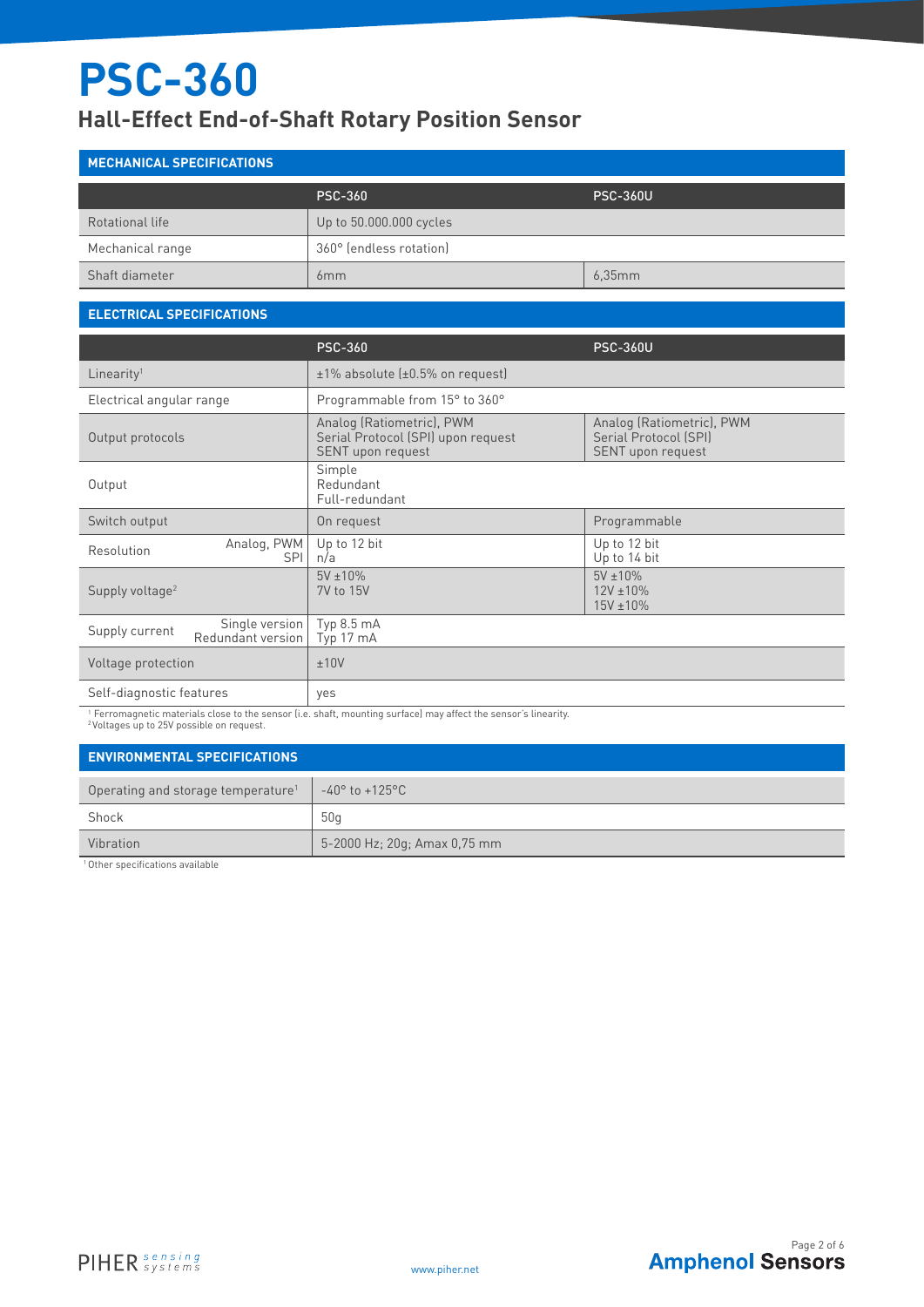**Hall-Effect End-of-Shaft Rotary Position Sensor**



- 1. Place the component on a flat surface.
- 2. Fit the actuator onto the shaft avoiding any mechanical play/wobble.
- 3. Fasten the two M4 screws (M4 washers are recommended).



Simple analog output connection wiring scheme. Other versions and connector options available upon request.

- $\blacksquare$  Brown = Power supply  $\blacksquare$  Blue = Ground White = Not used<br>Grey = Not used  $\Box$ 
	- $\blacksquare$  Black  $=$  Signal output
		- = Not used

Fly leads with Wires: 0.35mm² TXL SAE J1128

### **FOR CUSTOM SOLUTIONS CONTACT PIHER SENSING SYSTEMS**





**Amphenol Sensors**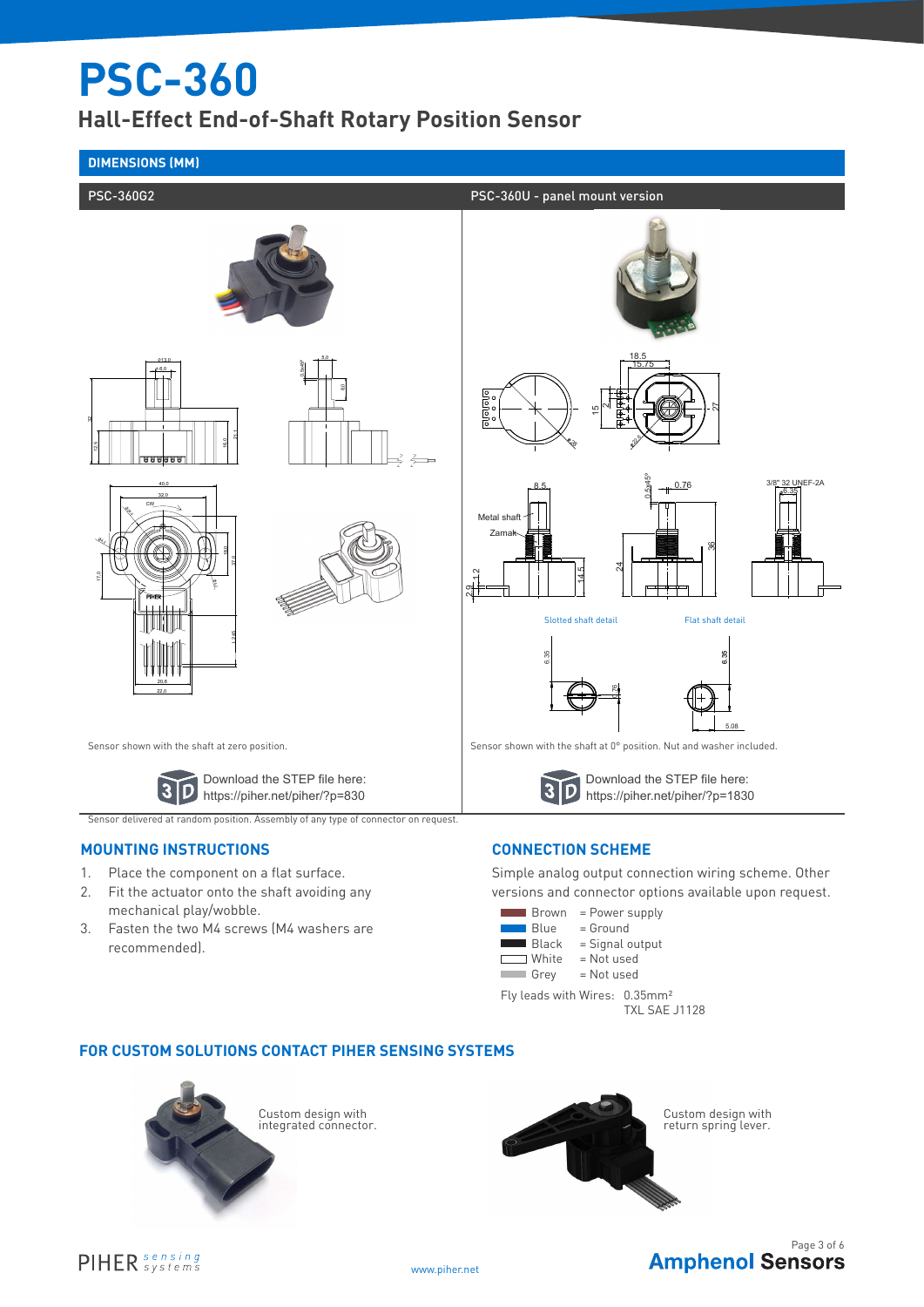## **Hall-Effect End-of-Shaft Rotary Position Sensor**





3 Models with ERA < 40° available on request 4 Voltages up to 25V possible on request.

5 Leave empty if not applicable. Default frequency is 200 Hz

### EXAMPLE OUTPUT FUNCTIONS



**Amphenol Sensors**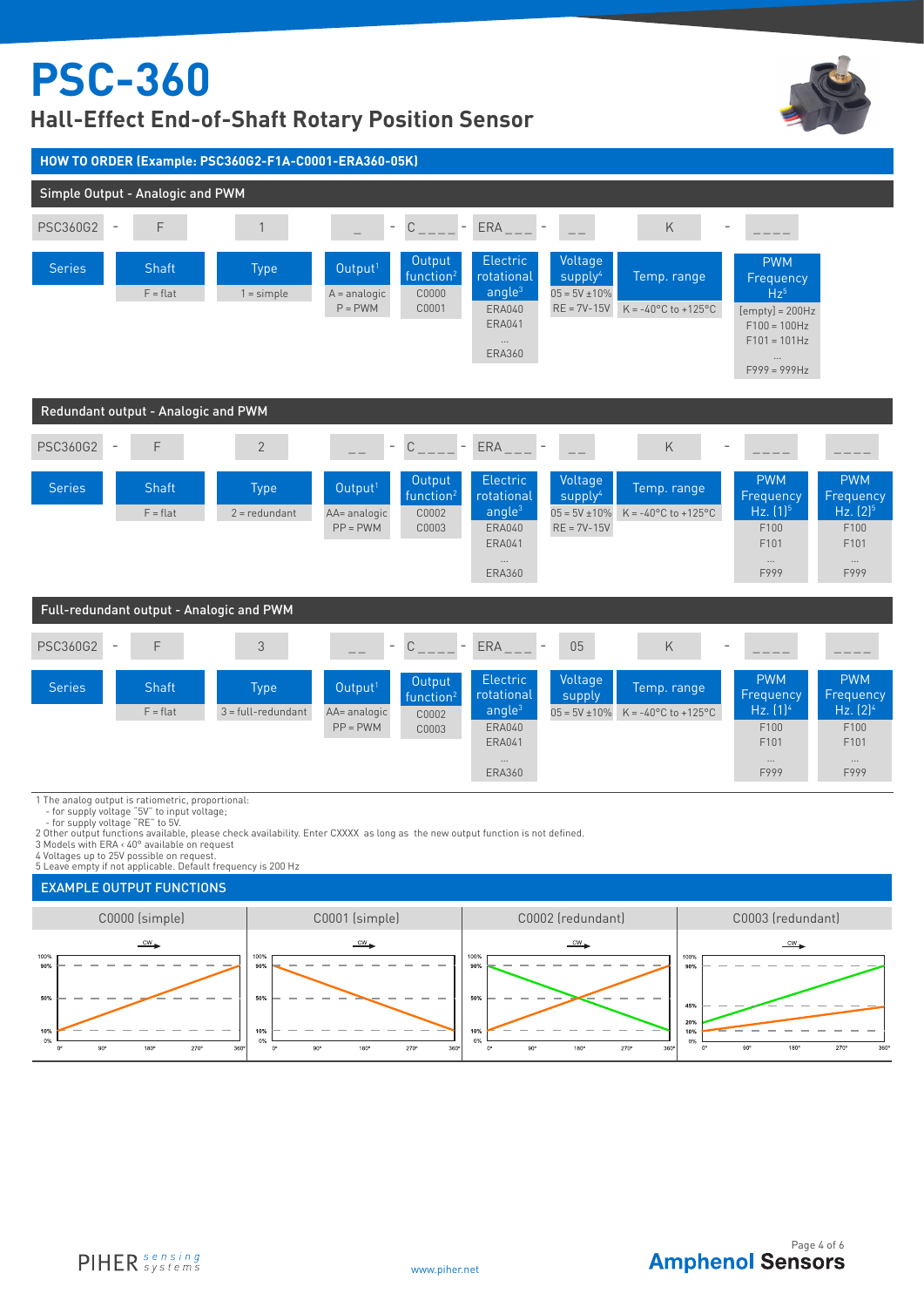# **PSC-360U Panel Mount Version**



**HOW TO ORDER - PANEL MOUNT VERSION (Example: PSC360U-F1A-C0000-ERA360-05E)**



PIHER sensing

**Amphenol Sensors**